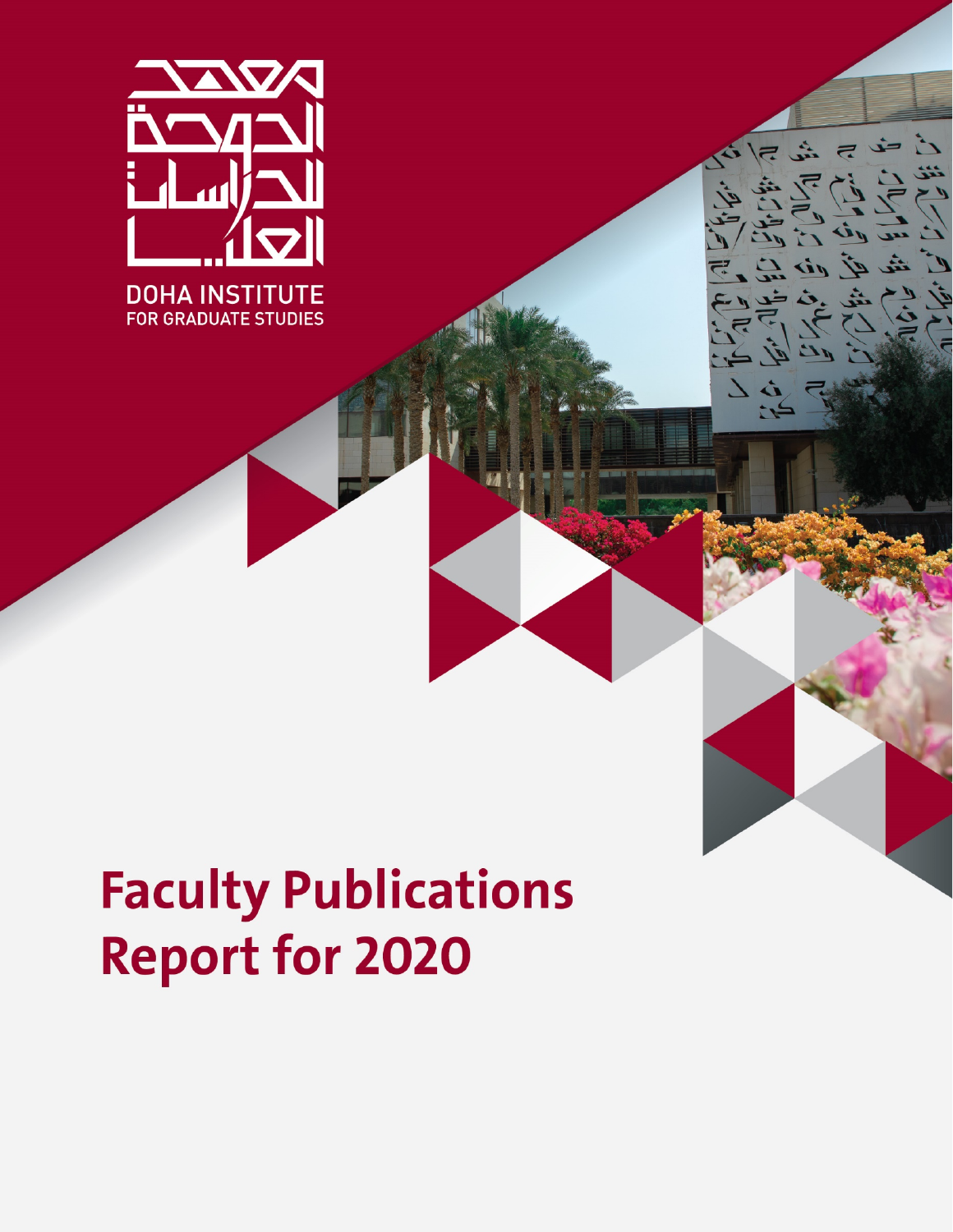The Research & Grants department at the Doha Institute for Graduate Studies (DI) presents to you the work published by its faculty members for the year 2020.

The report includes a list of books and academic journal articles, published during the period from January to December 2020.

The faculty member names are in bold.

For more information, please visit the Publications page on the [DI website.](https://www.dohainstitute.edu.qa/EN/Research/FR/Pages/Publications.aspx)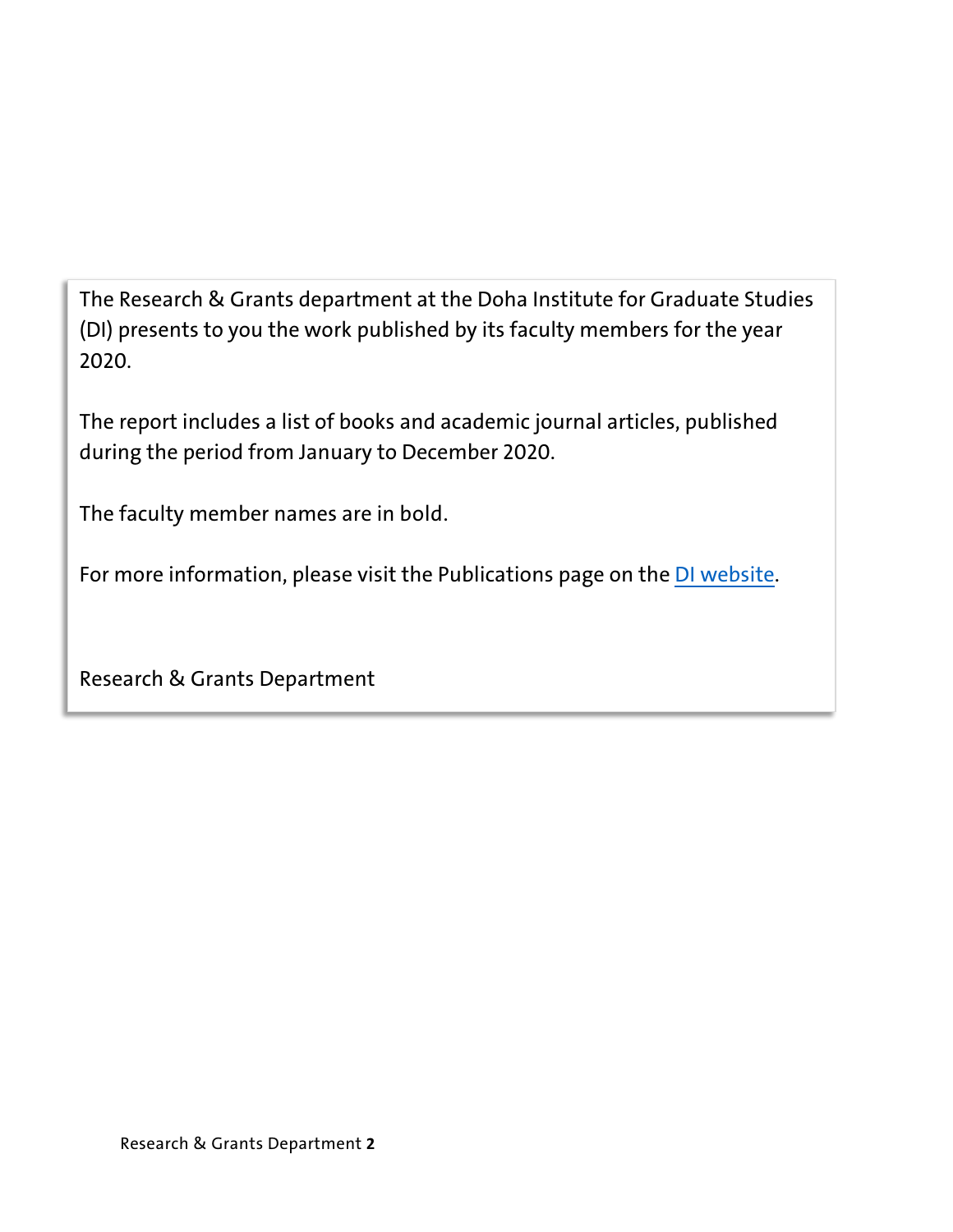### **Statistics for 2020**



Percentage of Publications per Language

Percentage of Publications per Type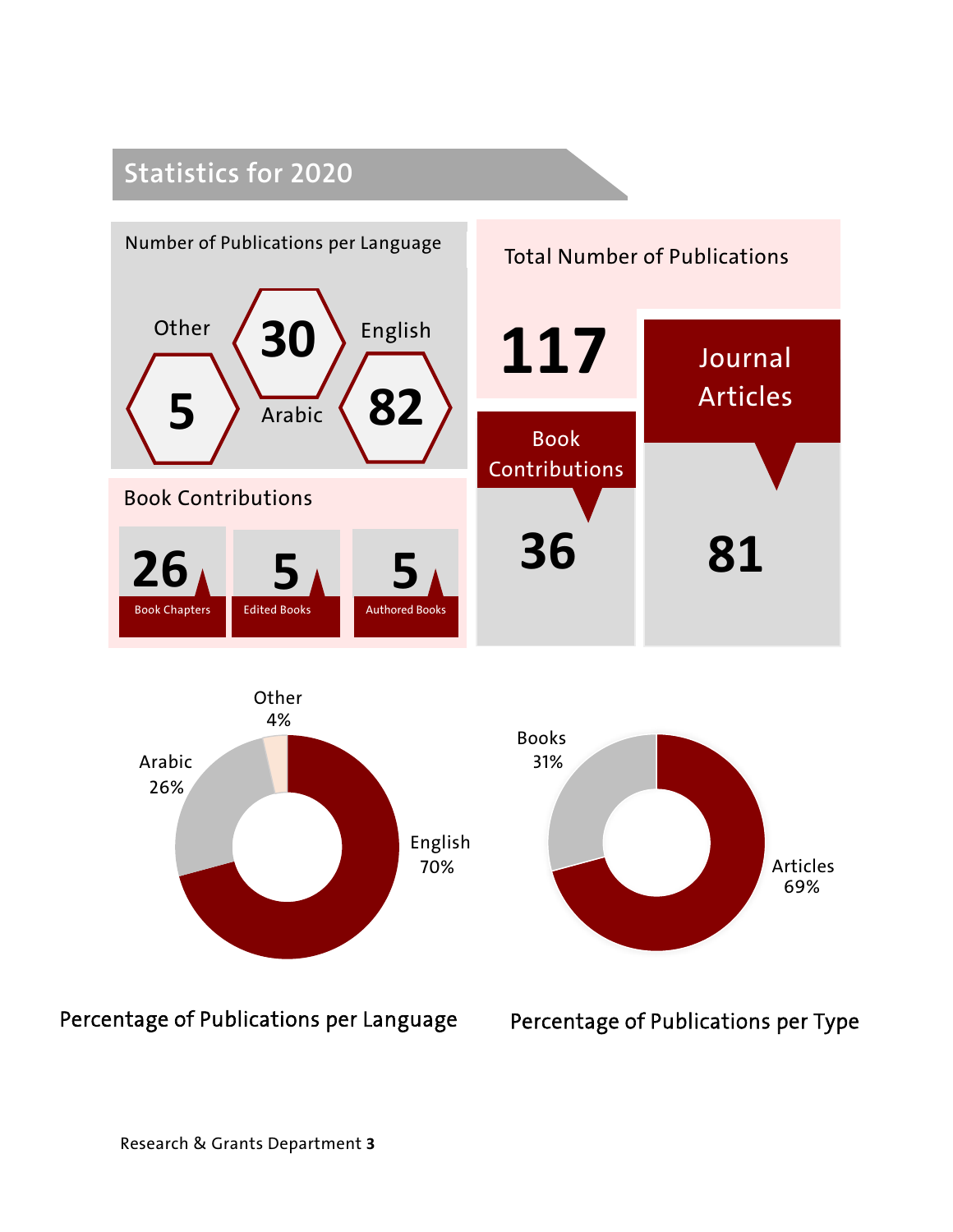## **Selected Publications**



CONTEMPORARY MIDDLE<br>EASTERN AND NORTH<br>AFRICAN HISTORY





Journalism, Society and Politics in the Digital Media Era



-<br>Nael Jebril, Stephen Jukes,<br>Sofia Iordanidou, Emmanouil Takas











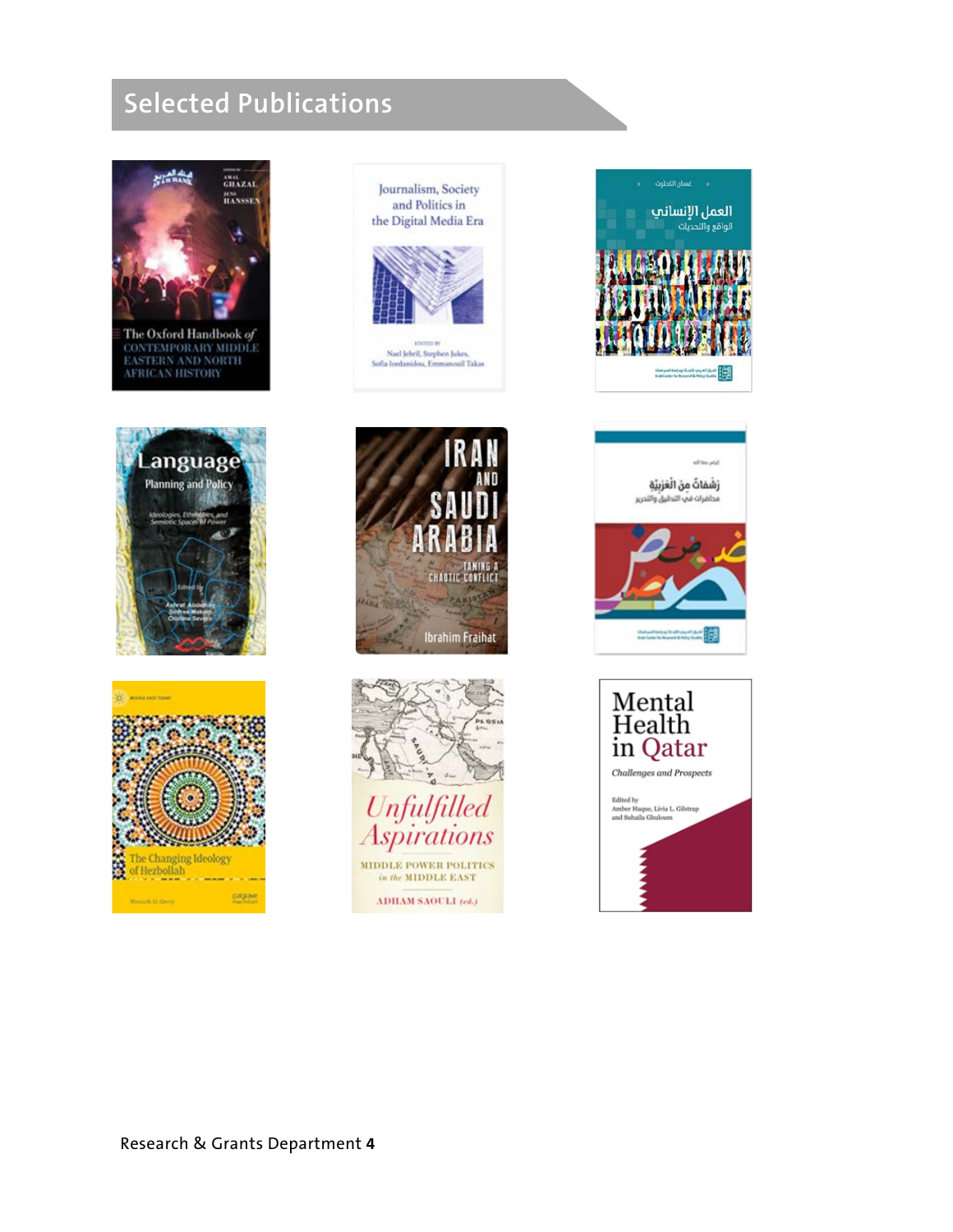#### **Books**

Abdelhay, A., Makoni, S. & Severo, C. (Eds.). (2020). Language planning and policy: Ideologies, ethnicities and semiotic spaces of power. Newcastle Upon Tyne: Cambridge Scholars Publishing.

Abunajela, M. & Jebril, N. (2020). Reporting Political Islam and Democracy: Al Jazeera and the Politics of Journalism. London: I.B. Tauris.

Al-Aloosy, M. (2020). The Changing Ideology of Hezbollah. Palgrave Macmillan.

Fraihat, I. (2020). Iran and Saudi Arabia: Taming a Chaotic Conflict. Edinburgh University Press.

Ghazal, A. & Hanssen, J. (Eds.). (2020). The Oxford Handbook of Contemporary Middle Eastern and North African History. Oxford University Press.

Haque, A., Gilstrap, L. & Ghuloum, S. (Eds.). (2020). Mental Health in Qatar: Challenges and Prospects. Cambridge Scholars Publishing.

Jebril, N., Jukes, S., Iordanidou, S. & Takas, E. (Eds.). (2020). Journalism, Society and Politics in the Digital Media Era. London: Intellect Ltd.

Saouli, A. (Ed.). (2020). Unfulfilled Aspirations: Middle Power Politics in the Middle East. Oxford University Press/Hurst.

الكحلوت، غسان. (2020). *العمل الإنساني: الواقع والتحديات.* المركز العربي للأبحاث ودراسة السياسات.

عطا الله، الياس. (2020). *رشفات من العربية: محاضرات في التدقيق والتحرير.* المركز العربي للأبحاث ودراسة السياسات.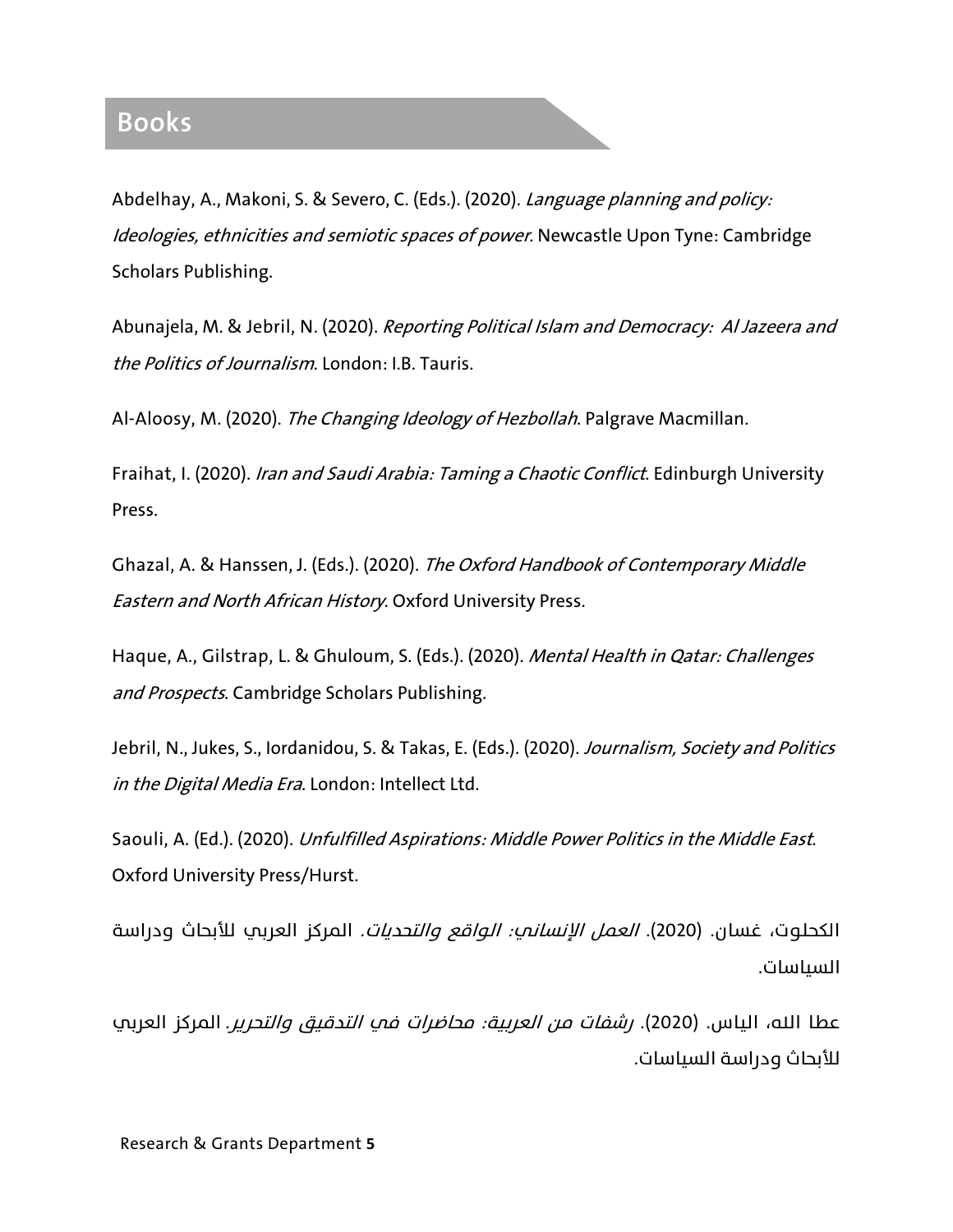#### **Book Chapters**

Abdelhay, A., Makoni, S. & Severo, C. (2020). Language planning and policy: The discursive landscaping of modernity. In A. Abdelhay, S. Makoni & C. Severo (Eds.), Language planning and policy: Ideologies, ethnicities and semiotic spaces of power (pp. 1-21). Newcastle Upon Tyne: Cambridge Scholars Publishing.

Al-Aloosy, M. (2020). Saudi-Iranian Relations: Between Identity, Ideology, and Interest. In M. Kamrava (Ed.), Routledge Handbook of Persian Gulf Politics.

Al-Anani, K. (2020). The Inclusion-Moderation Thesis: Muslim Brotherhood in Egypt. In P. Djupe, M. Rozell & T. Jelen (Eds.), The Oxford Encyclopedia for Politics and Religion. Oxford University Press.

Ali, H. (2020). Natural resource rents and military expenditures in the Middle East and North Africa: a long-run perspective. In A. Tan (Eds.), Research Handbook on the Arms Trade (pp. 115-132). Edward Edgar Publishing.

Al-Qaisi, F. (2020). Profil combinatoire des collocations (Nom + Adjectif) entre le français et l'arabe : l'enchaînement collocationnel à la loupe. In M. Albano, & J. Miller (Eds.), Contexts and plurality in phraseology: Didactics, learning and translation (Vol. 7, pp. 37- 55). University of Bialystok Publishing House: Intercontinental dialogue on phraseology.

Ashour, O. (2020). Punching Above Weights: Combat Effectiveness of Armed Non-State Actors in the Arab World and Beyond. Strategic Studies Unit, 1-18.

El-Affendi, A. (2020). The Other Side of Middle Eastern Studies: On Democracy, Violence and Islam. In L. Sadiki (Ed.), *Routledge Handbook of Middle East Politics*. New York: Routledge.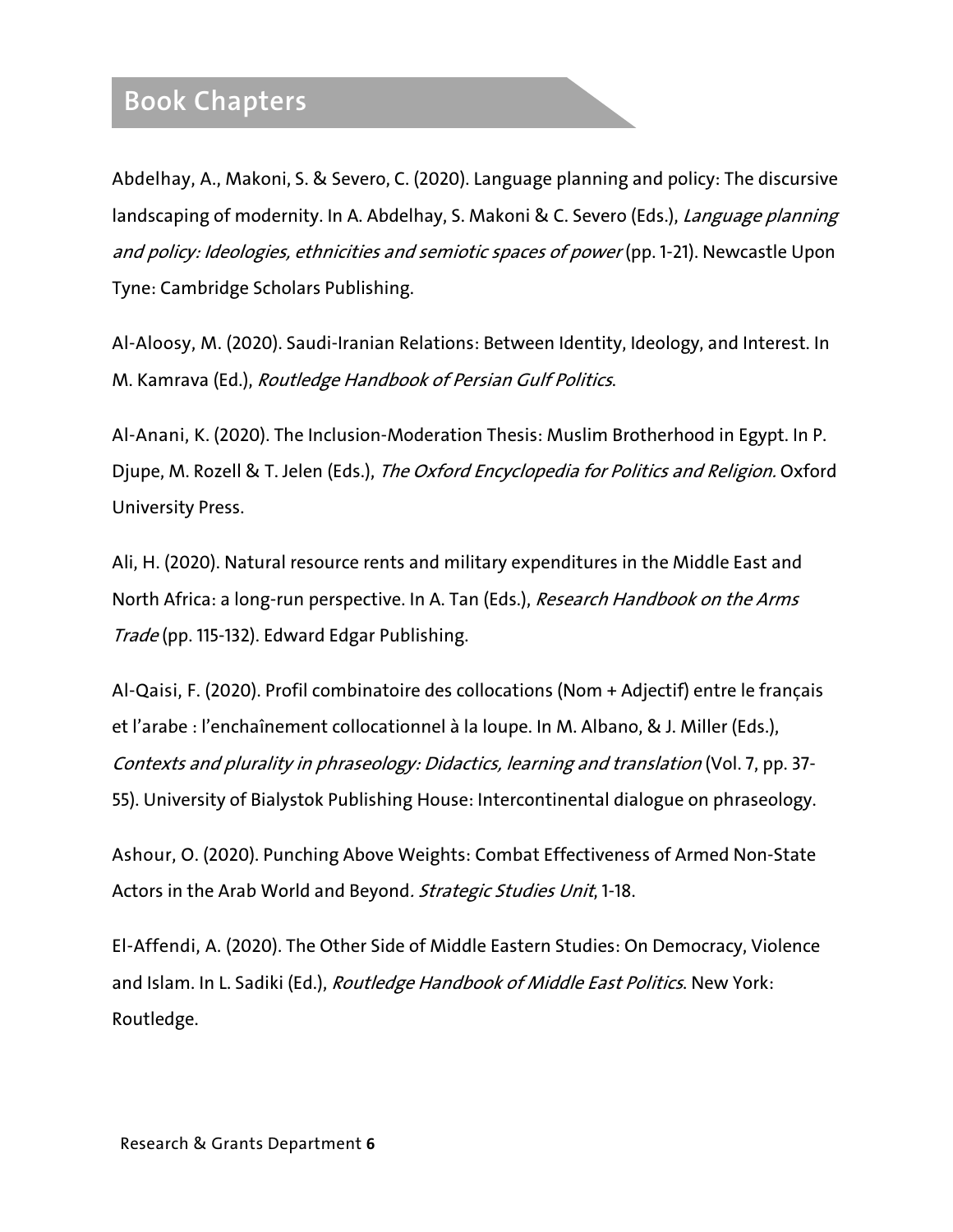Elayah, M. (2020). COVID-19: The Lingering Conflict and the Regional Balance of Power in Yemen. AlJazeera Center for Studies. 1-10.

El-Desouky, A. (2020). Discussions of Qur'anic Inimitability: The Theological Nexus. In M. Shah., & M. A. S. AbdelHaleem (Eds.), The Oxford Handbook of Qur'anic Studies (pp. 219-226). Oxford University Press.

Fraihat, I. (2020). No Paradigm Shift in Post-COVID 19 World Order. In U. Ulutas (Ed.). The World After COVID-10: Cooperation or Competition? (pp. 63-67). Ankara: Center for Strategic Research & Antalya Diplomacy Forum.

Fraihat, I. (2020). Reconciliation: Saudi Arabia and Iran. In S. Mabon, *Saudi Arabia, Iran and* De-Escalation in the Persian Gulf (54-58). SEPAD.

Ghazal, A. (2020). Palestine in Algeria: the Emergence of an Arab-Islamic Question in the Interwar Period. In B. Bashir and L. Farsakh (Eds.), The Arab and Jewish Questions: Geographies of Engagement in Palestine and Beyond (pp. 68-85). New York: Columbia University Press.

Gilstrap, L., Nazeer, A. & Azeem, M. (2020). Child and Adolescent Mental Health Services. In A. Hauge., L. Gisltrap. & S. Ghuloum (Eds.), Mental Health in Qatar: Challenges and Prospects (pp. 110-131). Cambridge Scholars Publishing.

Ghuloum, S., Haque, A. & Gilstrap, L. (2020). Qatar's International Psychiatry and Mental Health Conferences. In A. Hauge., L. Gisltrap. & S. Ghuloum (Eds.), Mental Health in Qatar: Challenges and Prospects (pp. 403-414). Cambridge Scholars Publishing.

Hawi, D., Albanna, M., & Kronfol, Z. (2020). Mental Health in Higher Education: Psychology and Psychiatry. In A. Hauge., L. Gisltrap. & S. Ghuloum (Eds.), Mental Health in Qatar: Challenges and Prospects (pp. 41-68). Cambridge Scholars Publishing.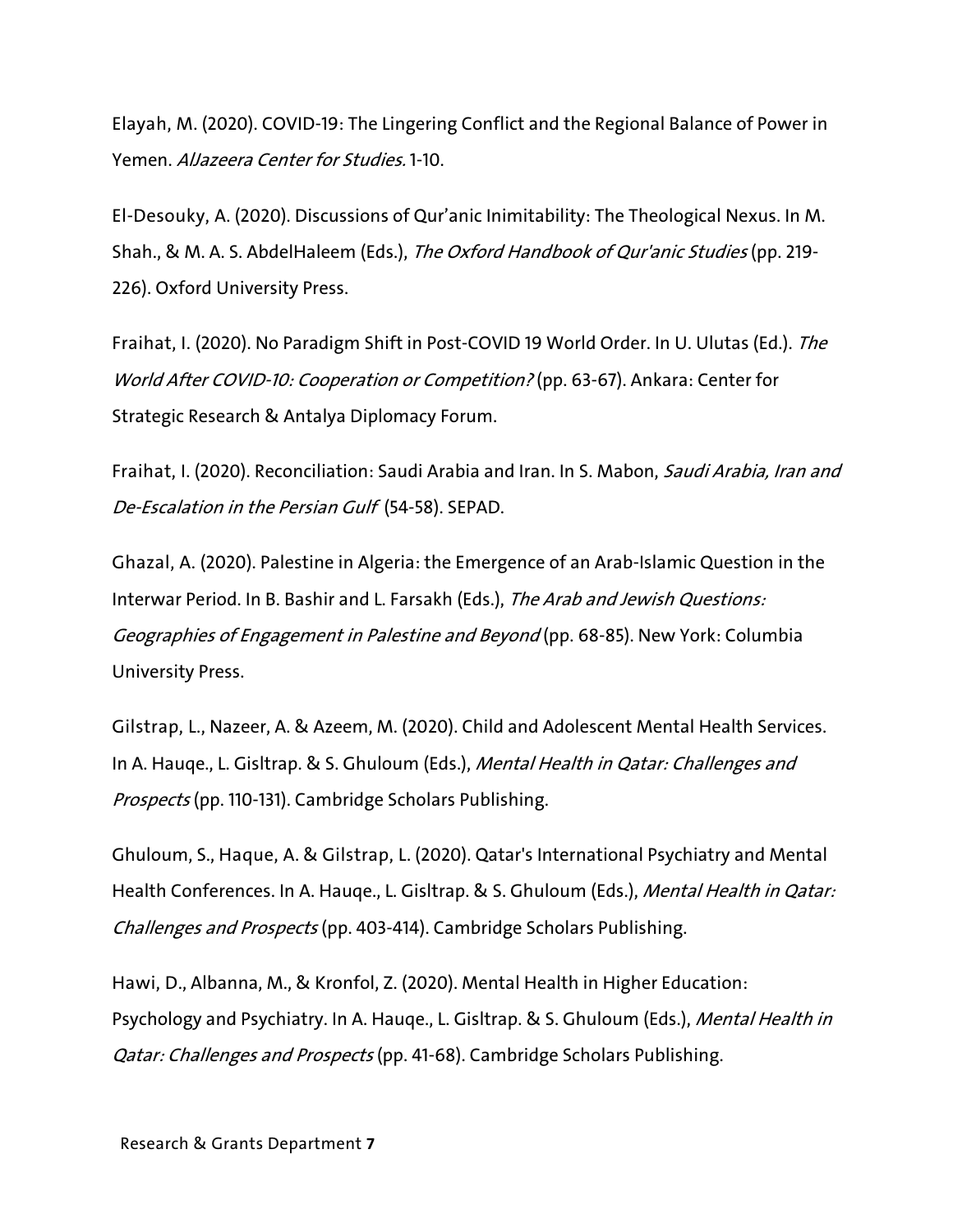Jebril, N., Jukes, S., Iordanidou, S., and Takas, E. (2020). The Digital Media Era: Challenges and Transformations. In: N. Jebril, S. Jukes, S. Iordanidou, & E. Takas (Eds.), Journalism, Society and Politics in the Digital Media Era (pp. 1-8). London: Intellect Ltd.

Kassab, E. (2020). On the Intertwinement of the Political and the Intellectual in Modern Arab History. In L. Sadiki (Ed.), *Routledge Handbook of Middle East Politics*. New York: Routledge.

Makoni, S., Severo, C. & Abdelhay, A. (2020). Colonial linguistics and the invention of language. In A. Abdelhay, S. Makoni & C. Severo (Eds.), *Language planning and policy:* Ideologies, ethnicities and semiotic spaces of power (pp. 211-228). Newcastle Upon Tyne: Cambridge Scholars Publishing.

Miaari, S. H., Sabbah-Karkabi, M., & Khattab, N. (2020). Obstacles to Labour Market Participation among Arab Women in Israel. IZA Discussion Paper No. 13572, 1-44.

Nassar, I. (2020). The Pasha's Official Photographer(s):The Picturing of the Fourth Army's Suez Campaign. In M. Besikci, S. Somel, & A. Toumarkine. Not All Quiet on the Ottoman Fronts: Neglected Perspectives on a Global War, 1914-1918 (pp. 221-240). Ergon Verlag

Saouli, A. (2020). States and state-building in the Middle East. In R. Hinnebusch and J. Gani (Eds.), The Routledge Handbook to the Middle East and North African State and States System (pp 40-50). London: Routledge.

Saouli, A. (2020). Middling or Meddling: Origins and Constraints of External Influence in the Middle East. In A. Saouli (Ed.), Unfulfilled Aspirations: Middle Power Politics in the Middle East (pp. 11-30). Oxford University Press/Hurst.

Suleiman, Y., & Abdelhay, A. (2020). Diglossia, folk-linguistics and language Anxiety: The 2018 language ideological debate in Morocco. In R. Bassiouney and K. Walters (Eds), The Routledge Handbook of Arabic and Identity (pp. 147 – 160). London: Routledge.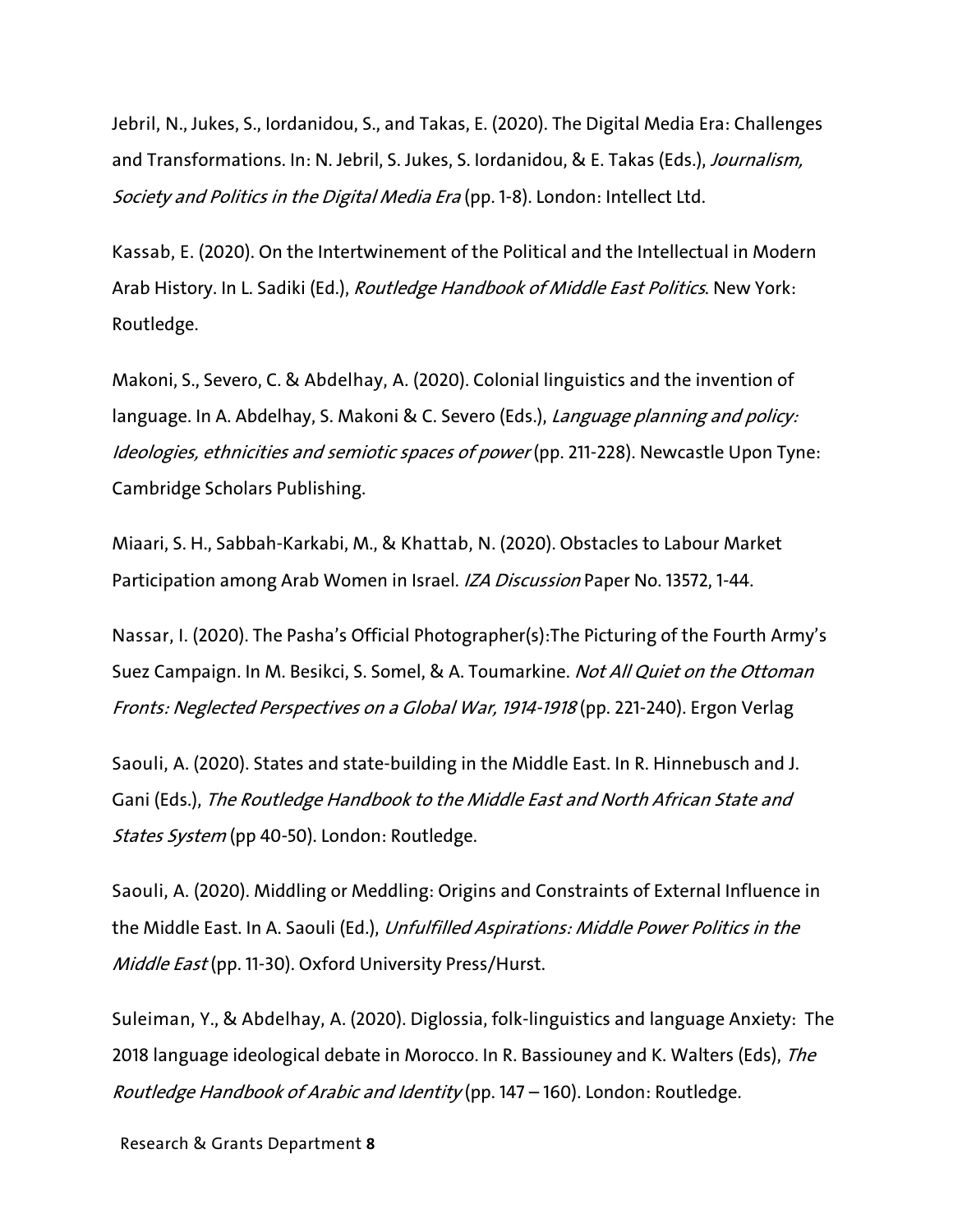الأفندي، عبد الوهاب .(2020) .حزيران/ يونيو الأسود والنهضة الغائبة: الخلل المركّب في تحليل أه الهزائم العربية وتشخيصها. في أحمد حسين (محرر)، حرب *حزيران/يونيو 1967: مسارات الحرب* و*تداعياتها* (ص ص 45-73). المركز العربي للأبحاث ودراسة السياسات.

عاشور، عمر .(2020) .هزيمة غير حتمية؟ الأداء القتالي على الجبهة المصرية. في أحمد حسين (محرر)، *حرب حزيران/يونيو 1967: مسارات الحرب وتداعياتها* (ص ص 77-96). المركز العريم للأبحاث ودراسة السياسات.

عليمات، حمود، والجمال، أمل .(2020) .مواقف الآباء تجاه المشكلات السلوكية للأبناء. الدوحة: مركز الصحة السلوكية.

#### **Academic Journal Articles**

Adam-Bradford, A., Elkahlout, G., Byrne, R., & Rahman, M. (2020). Stabilisation agriculture: reviewing an emerging concept with case studies from Afghanistan and Iraq.CAB Reviews, 42.

Andrews, N., Yogeeswaran, Y., Wang, M., Nash, K., Hawi, D., & Sibley, C. (2020). Is Social Media Use Changing Who We Are? Examining the Bidirectional Relationship Between Personality and Social Media Use. Cyberpsychology, Behavior, and Social Networking.

Ajaoud, S., & Elmasry, M. H. (2020). When news is the crisis: Al Jazeera and Al Arabiya framing of the 2017 Gulf conflict. Global Media and Communication, 1-16.

Al-Anani, K. (2020). Devout Neoliberalism?! Explaining Egypt's Muslim Brotherhood's Socio-economic Perspective and Policies. Politics and Religion, 1-20.

Barakat, S. (2020). Necessary conditions for integrated approaches to the post-conflict recovery of cultural heritage in the Arab World. International Journal of Heritage Studies.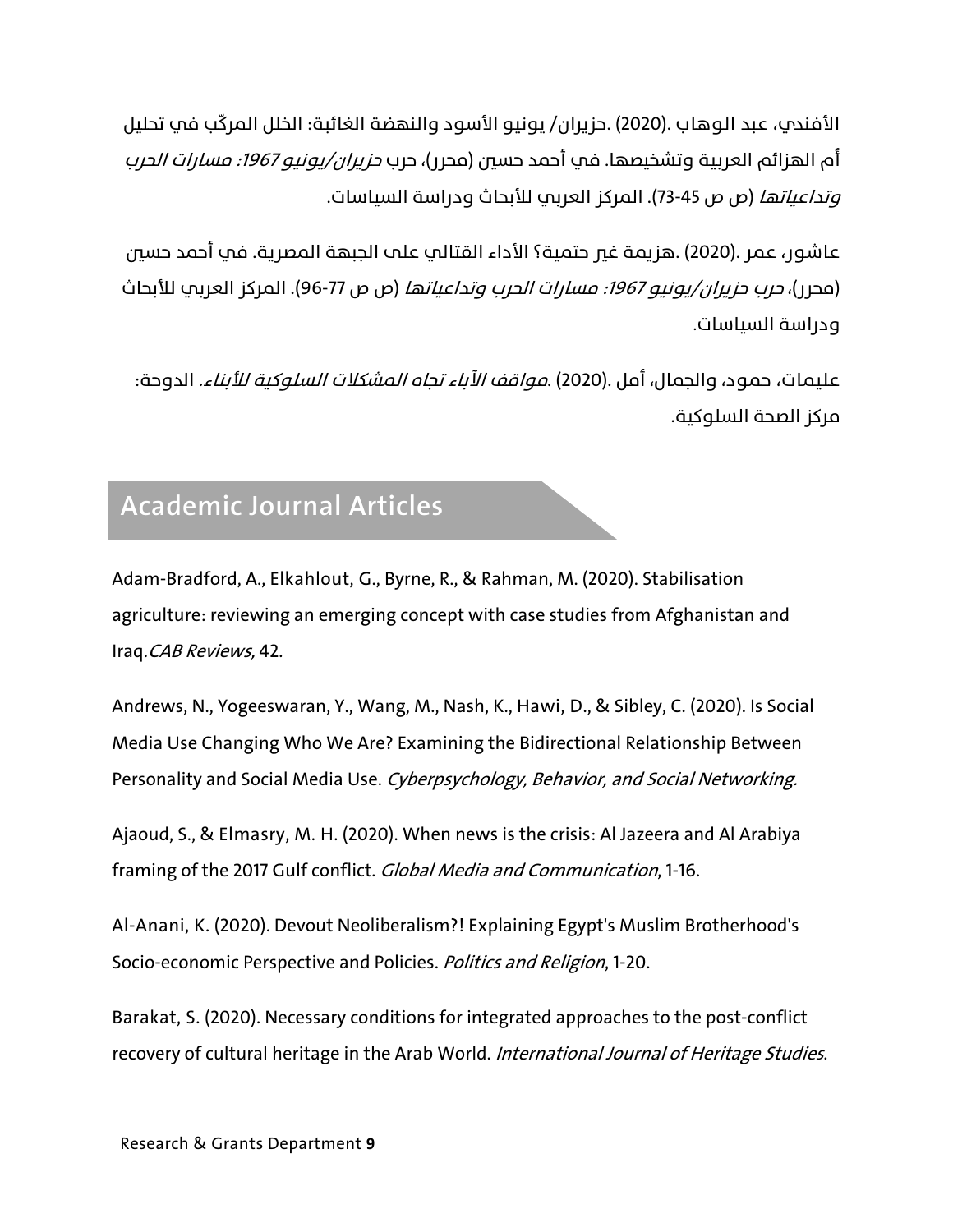Barakat. S & Milton, S. (2020). Localisation Across the Humanitarian-Development-Peace Nexus. Journal of Peacebuilding & Development, 1-17.

Baraquoni, N., Qouta, S., Vanska, M., Diab, S., Punamaki, R., & Manduca, P. (2020). It Takes Time to Unravel the Ecology of War in Gaza, Palestine: Long-Term Changes in Maternal, Newborn and Toddlers' Heavy Metal Loads, and Infant and Toddler Developmental Milestones in the Aftermath of the 2014 Military Attacks. Environmental Research and Public Health, 1-22.

Ben Labidi, I. (2020). The Vanishing Native: Torture and Settler Colonialism in Transnational French Cinema. Cultural Politics, 16(1), 24-43.

Ben Labidi, I. (2020). Representation and emancipation: Cinema of the oppressed. International Journal of Cultural Studies, 1-16.

Boutayeb, R. (2020). Beantwortung der Farge: Was ist Terrorismus?, Aufklarung und Kritik, 135-156.

Boutayeb, R. (2020). Salafismus und Terrorismus. Berliner Debatte Initial, 31(3), 1-11.

Cabibihan, J., Alkhatib, F., Mudassir, M., Lambert, L., Al-Kwifi, O., Diab, K., & Mahdi, E. (2020). Suitability of the Openly Accessible 3D Printed Prosthetic Hands for War-Wounded Children. Frontiers in Robotics and AI, 7, 207.

Chandler, M., Sluytman, L., & Tirmazi, T. M. (2020). The Road Home: Predictors of Health Care Utilization Among Older Returning African American Men. The Review of Black Political Economy.

Colvin, D., Saleh, M., Ricks, N., & Rosa-Davila, E. (2020). Using simulated instruction to prepare students to engage in culturally competent practice. Journal of Social Work in the Global Community, 5(1), 1-18.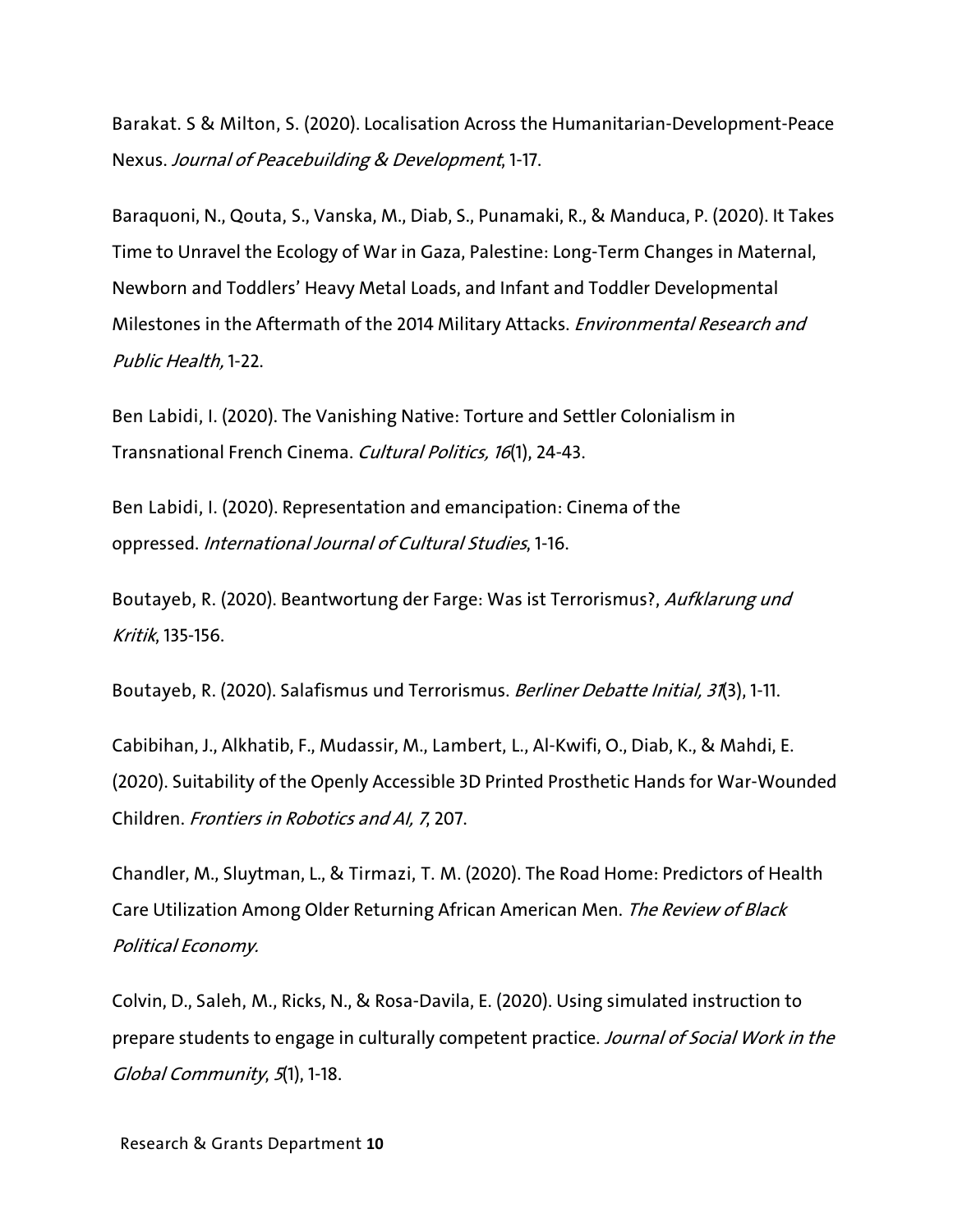Dabbagh, H. & Edgar, A. (2020). Talking about 'Fairness' in Football and Politics: The Case of Navad. Sport, Ethics and Philosophy.

Dana, T. (2020). A Cruel Innovation: Israeli Experiments in Gaza's Great March of Return. Sociology of Islam, 8(2), 175-198.

Dana, T. (2020). Localising the Economy as a Resistance Response: A Contribution to the "Resistance Economy" Debate in the Occupied Palestinian Territories. Journal of Peacebuilding and Development, 1-13.

Daoud, Y. & Khattab, N. (2020). Women, labour market outcomes and religion: evidence from the British labour market. Review of Social Economy.

Descroix, L., Faty, B., Paméla Manga, S., Bouramanding Diedhiou, A., Lambert, L. A., Soumaré, S., Andrieu, J., Ogilvie, A., Fall, A. Gil Mahé, Binta Sombily Diallo, F., Diallo, A., Diallo, K., Albergel, J. et al. (2020). Are the Fouta Djallon Highlands still the water tower of West Africa? *Water, 12*(11), 1-32.

Elayah, M., Kempen, L. V., & Schulpen, L. (2020). Adding to the Controversy? Civil Society's Evaluation of the National Conference Dialogue in Yemen. Journal of Intervention and Statebuilding.

Elkahlout, G. (2020). Hearts and Minds: Examining the Kuwaiti Humanitarian Model as an Emerging Arab Donor. Asian Journal of Middle Eastern and Islamic Studies, 14(1), 141-157.

Elkahlout, G., & Elgibali, K. (2020). From Theory to Practice: A Study of Remotely Managed Localised Humanitarian Action in Syria. Journal of Peacebuilding and Development, 1-15.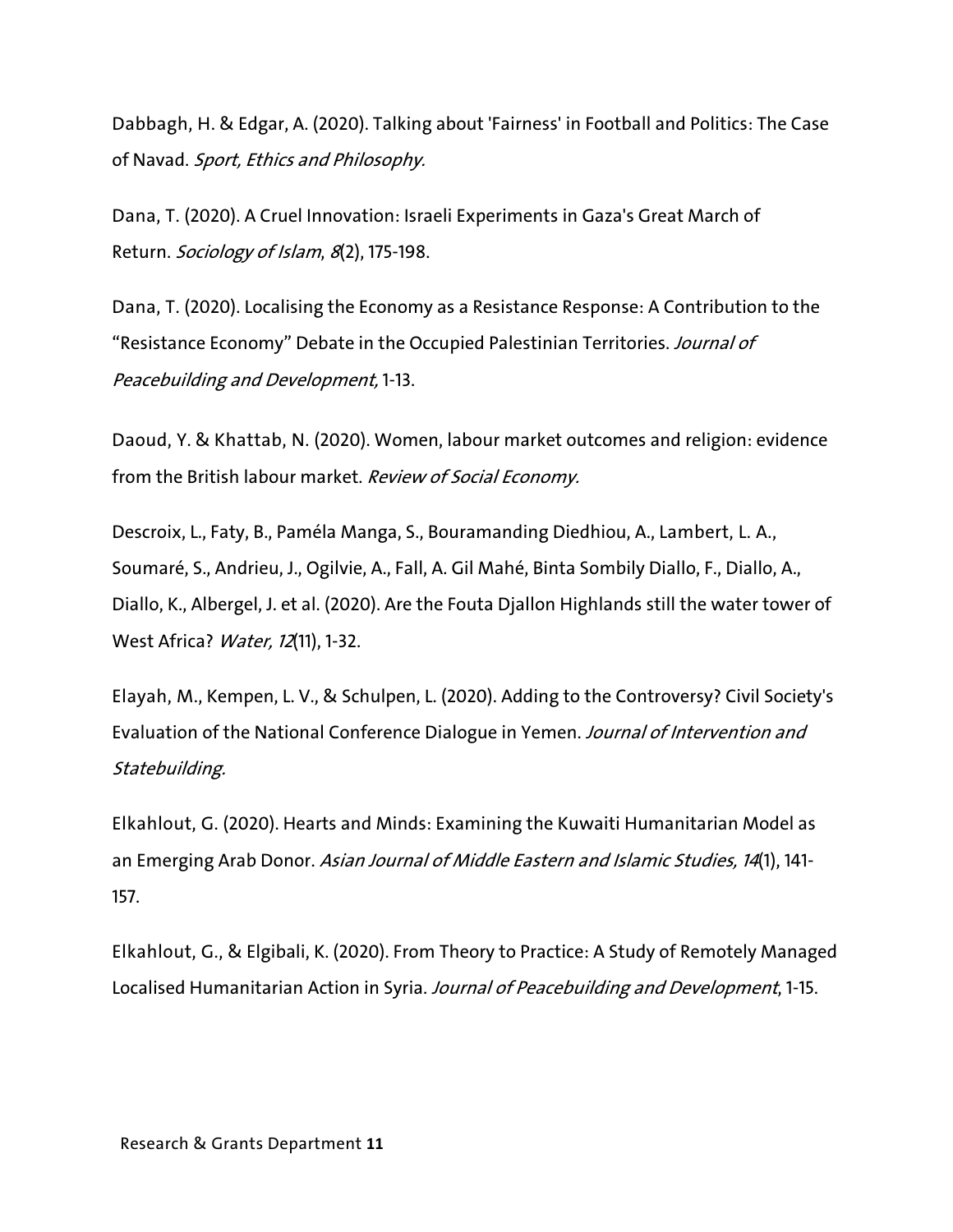El Kurd, D. (2020). The Impact of American Involvement on National Liberation: Polarization and Repression in Palestine and Iraqi Kurdistan. Middle East Law and Governance, 12(3), 275-303.

El Kurd, D. (2020). US Policy in Arab Gulf Opinion: Data from Saudi Arabia and Kuwait. AlMuntaqa, 3(1), 87-89.

Elmasry, M. H., & El-Nawawy, M. (2020). The Value of Muslim and non-Muslim Life: A Comparative Content Analysis of Elite American Newspaper Coverage of Terrorism Victims. Journalism.

Fraihat, I. (2020). Avoiding Violence: The Six Principles for Successful Political Transitions. The Brown Journal of World Affairs, 27(1), 167-181.

Fraihat, I. (2020). Superpower and Small-State Mediation in the Qatar Gulf Crisis. The International Spectator, 1-13.

Fraihat, I., & Yaseen, T. (2020). Evolving Trends in the Post-Arab Spring Era: Implications for Peace and Stability in the MENA Region. Journal of Peacebuilding and Development, 1-17.

Hamze, H. (2020). Le Coran: Inimitabilité Et Intraduisibilité. Al-*Lisaniyyat, 26*(2), 369-383.

Hamze, H. (2020). Traduction Et Néologie Dans Le Dictionnaire Bilingue Françaisarabe. Revue des pratiques langagières (al-Mumarasât al-lughawiyyat), <sup>11</sup>(2), 304-331.

Hummel, C., & El Kurd, D. (2020). Mental Health and Fieldwork. PS: Political Science & Politics, 1-5.

Hussein, H., & Lambert, L. (2020). A Rentier State under Blockade: Qatar's Water-Energy-Food Predicament from Energy Abundance and Food Insecurity to a Silent Water Crisis. Water, 12(4).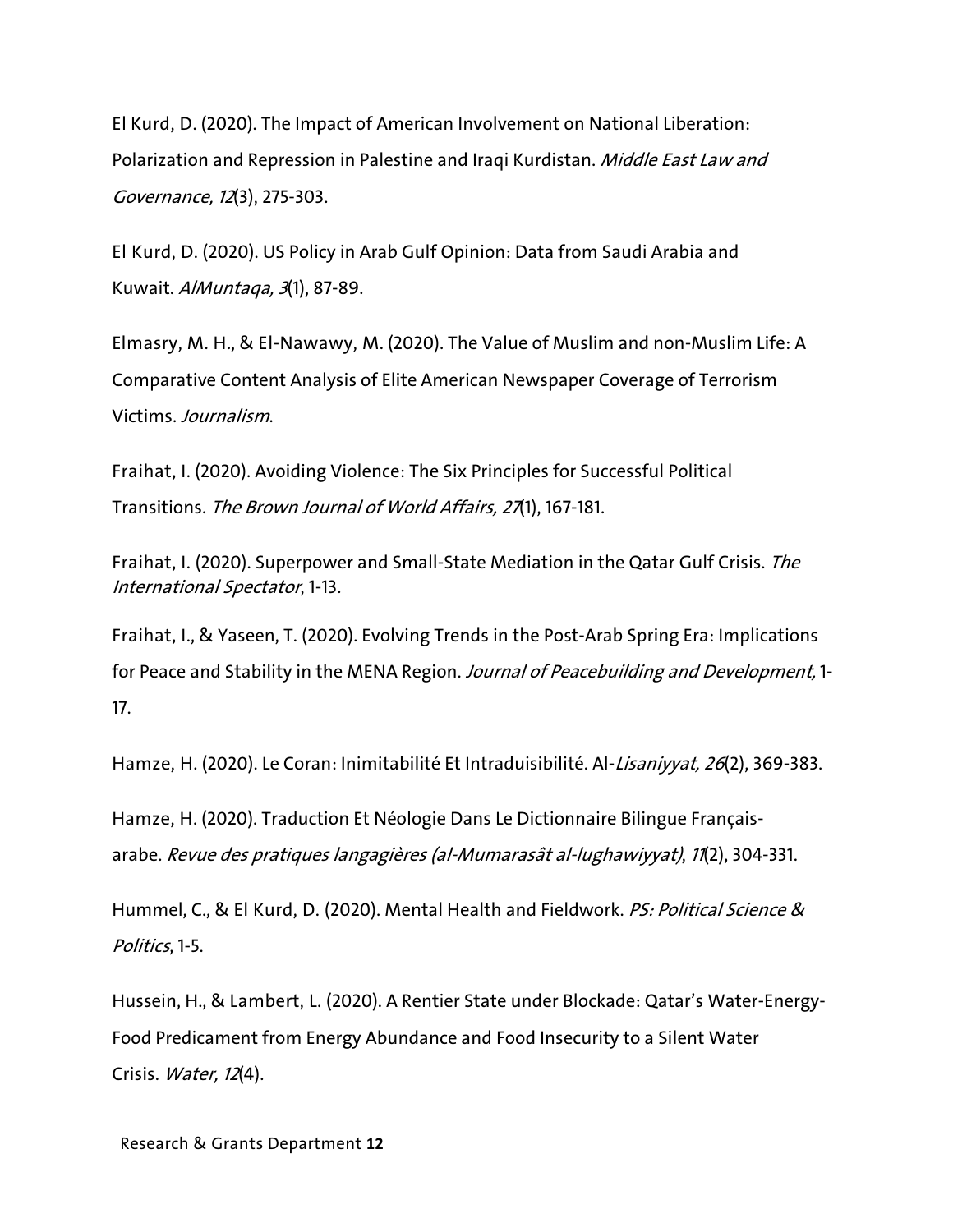Kamal, S., & Daoud, Y. (2020). Do country level constructs affect the relation between self-efficacy and fear of failure? Journal of Entrepreneurship in Emerging Economies.

Kankaapaa, S., Isosavi, S., Diab, S., Qouta, S. & Punamaki, R. (2020). Trauma and Parenting Beliefs: Exploring the Ethnotheories and Socialization Goals of Palestinian Mothers. Journal of Child and Family Studies.

Khalil, E. L. (2020). The isomorphism hypothesis: The prisoner's dilemma as intertemporal allocation, and vice versa. Journal of Economic Behaviour and Organization, 176, 735-746.

Khalil, E., & Marciano, A. (2020). A theory of instrumental and existential rational decisions: Smith, Weber, Mauss, Tönnies after Martin Buber. Theory and Decision, 1-23.

Khattab, N., Babar, Z., Ewers, M., & Shaath, M. (2020). Gender and mobility: Qatar's highly skilled female migrants in context. Migration and Development.

Khattab, N., Daoud, Y., Qaysiya, A., & Shaath, M. (2020). Human Capital and Labour Market Performance of Muslim Women in Australia. Journal of Muslim Minority Affairs, 1-19.

Kooli, C., & Al Muftah, H. (2020). Impact of The Legal Context on Protecting and Guaranteeing Women's Rights at Work in the MENA region. Journal of International Women's Studies, 21(6), 101-124.

Kooli, C., & Al Muftah, H. (2020). Female labor force participation in the Middle East and North African Countries: constraints and levers. Brazilian Journal of Policy and Development, 2(1), 1-32.

Mehiriz, K. (2020). The sources of municipalities' innovation in the management of weather disaster risks, their relationships, and their antecedents. Local Government Studies, 1-21.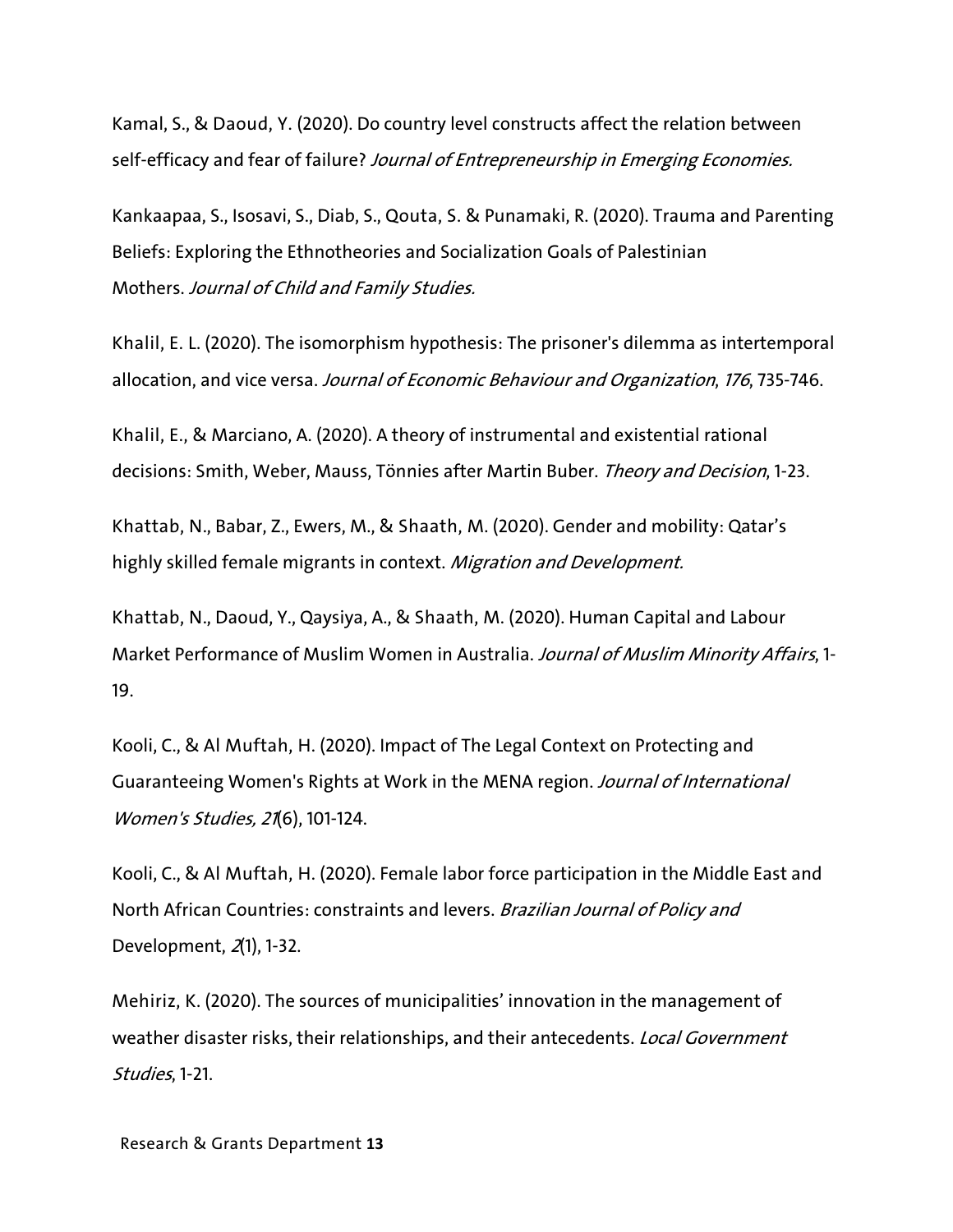Melinder, A., Magnusson, M., & Gilstrap, L. (2020). What Is a Child-Appropriate Interview? Interaction Between Child Witnesses and Police Officers. International Journal on Child Maltreatment: Research, Policy and Practice, 1-24.

Menshawy, M. (2020). The Legitimating Power of Discourse: Constructing the 1973 war under Mubarak. Middle East Journal of Culture and Communication, 1-20.

Mohamed, E. (2020). Syrian Refugees in Canada and Transculturalism: Relationship between Media, Integration and Identity. Journal of Refugee Studies.

Nievar, M., Ramietty-Mikler, S., Saleh, M., & Cabrera, N. (2020). Families Offering Children Unfailing Support (FOCUS) Fatherhood Program: Changing child welfare through child support and parenting skills. Children and Youth Services Review, 118, 1-7.

Rafferty, E., Mcdonald, W., Osgood, N., Doroshenko, A., & Farag, M. (2020). What We Know Now: An Economic Evaluation of Chickenpox Vaccination and Dose Timing Using an Agent-Based Model. Value in Health.

Saab. R., Ayanian, A., & Hawi, D. (2020). The Status of Arabic Social Psychology: A Review of 21st-Century Research Articles. Social Psychological and Personality Science, 11(7), 917-927.

Saad, A. F. (2020). Institutional Change in the Global Economy: How Trade Reform Can Be Detrimental to Welfare. Economic Modelling, <sup>95</sup>, 97-110.

Saad, A. F., (2020). The exceptional performance of exporters and labour market outcomes: evidence from Egyptian firms. Applied Economics.

Saad, A. F., & Fallah, B. (2020). How educational choices respond to large labor market shocks: Evidence from a natural experiment. *Labour Economics, 66*, 1-18.

Severo, C., Abdelhay, A., & Makoni, S. (2020). Translanguaging in the Global South. Scrutiny2, 25(1), 104-109.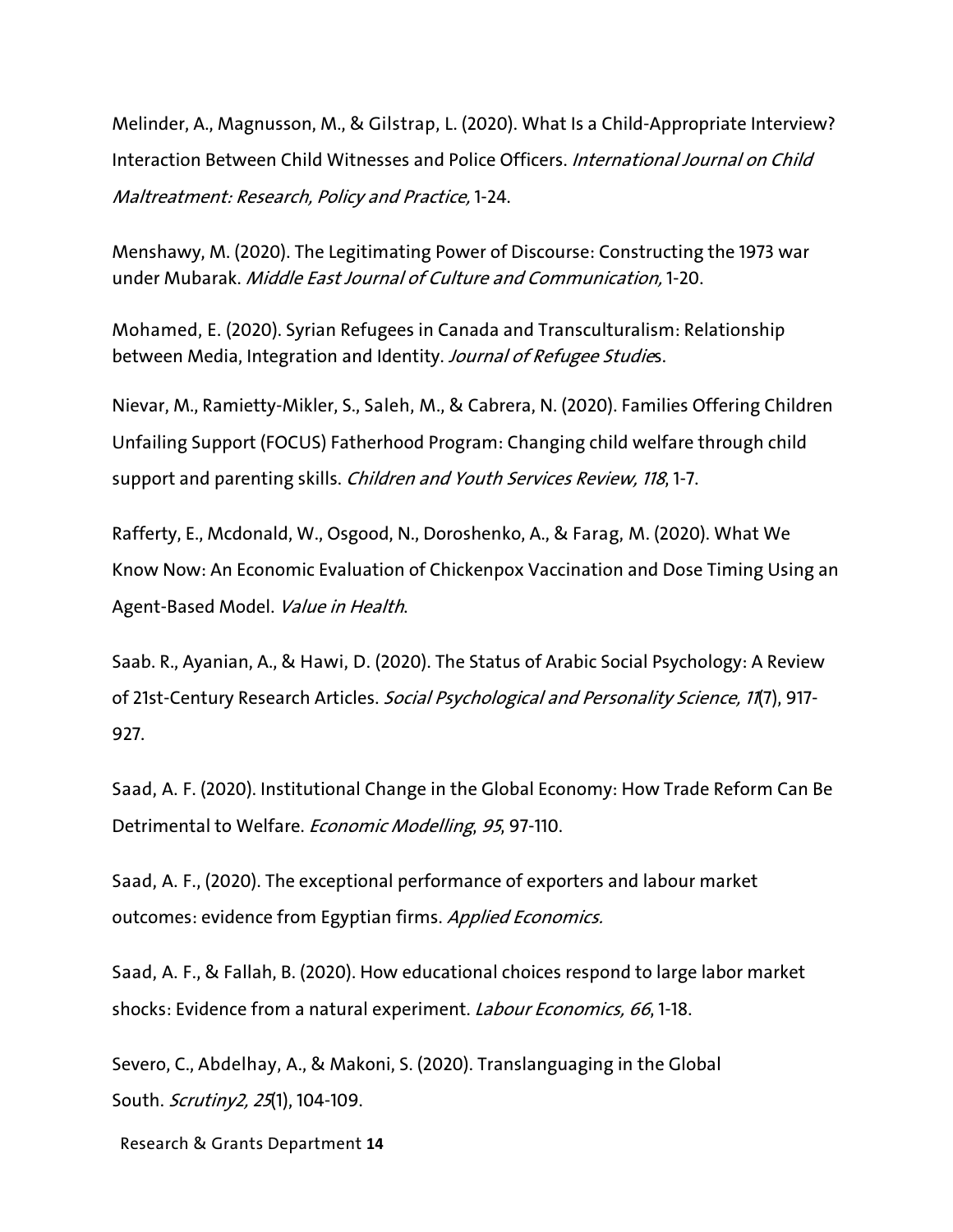Sibley, C., Afzalli, M, Satherley, N., Ejova, A., Stronge, S., Yogeeswarran, K., Grimshaw, M., Hawi, D., Mirnajafi, Z., Barlow, F., Milojev, P., Greaves, L., Kapeli, S., Zubielevitch, E., Hamley, L., Basabas, M., Wu, M., Huang, L. (2020). Prejudice toward Muslims in New Zealand: Insights from the New Zealand Attitudes and Values Study. New Zealand Journal of Psychology, 49(1), 48-72.

Stockemer, D., & Amengay, A. (2020). The 2019 Elections to the European Parliament: The Continuation of a Populist Wave but Not a Populist Tsunami. Journal of Common Market Studies, 1-15.

Tchir, D., Farag, M., & Szafron, M. (2020). Prostate specific antigen (PSA) screening rates and factors associated with screening in Eastern Canadian men: Findings from crosssectional survey data. Canadian Urological Association Journal, 14(7).

Vatanparast, H., Koc, M., Farag, M., Garcea, J., Engler-Stringer, R., Qarmout, T., Henry, C., Racine, L., White, J., Iqbal, R., Khakpour, M., Dasarathi, S., & D'Angelo, S. (2020). Exploring food security among recently resettled Syrian refugees: results from a qualitative study in two Canadian cities. International Journal of Migration, Health and Social Care.

Vermeyden, A., & Mohamed, E. (2020). Making Canada Home: Snapshots of Syrian and Iraqi Newcomer Cultural Production in the Waterloo Region, 2016-2019. Refuge, 36(1), 30-39.

الأحمر، مولدب. (2020). الكرامة في أدب الثورة التونسية: قراءة سوسيولوجية .*إضافات،* (49-.156-140 ،(50

الأحمر، مولدي. (2020). الانتخابات التشريعية التونسية من 2011 الى 2019 تحديات لمفاهيم الشعبوية والحزب والزعامة. *Science Politique*، 3(1).

الأحمر، مول��. (2020). أسئلة الفردانية في المجتمعات العر�تية: منعطفات معرفية واجتماعية وتاريخية متشعبة واليقينية تعقيب علم بحوث الندوة. *عمران، 8*(32)، 113-120.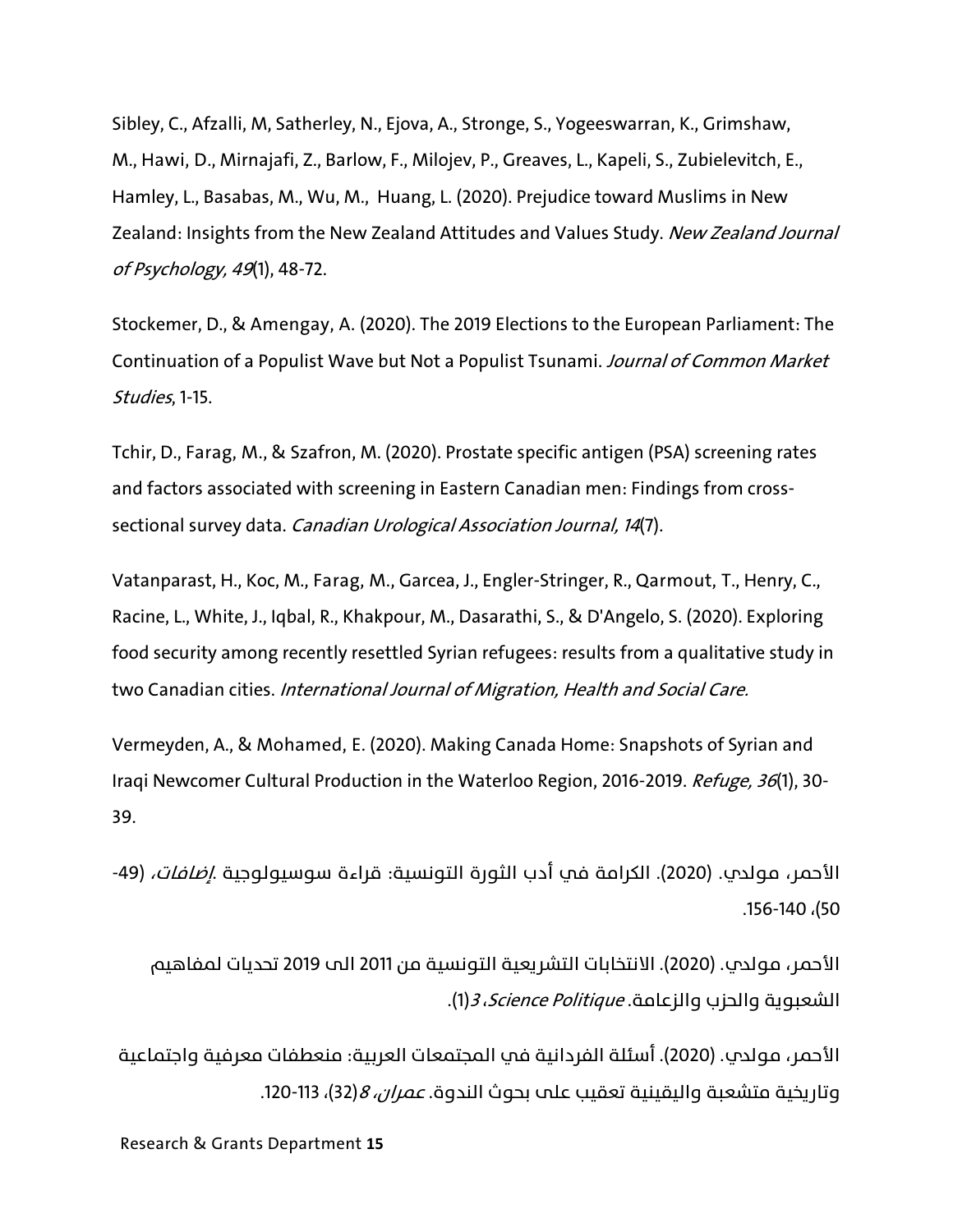الأفندي، عبد الوهاب. (2020). دراسة الإسلام وحركاته: استعادة محاولة نقدية في العلوم الاجتماعية .*تجسي ، 1* (2)، 32-44.

التميمي، نواف. (2020). إسرائيل ونتفليكس. منصة عالمية لـ"هاسبارا" الدعائية: تحليل لمضمون المسلسل التلفزيوني الإسرائيلي "فوضت". *لباب*، (6)، 169-198.

العطار، عاطف بطرس. (2020). الترجمة المستحيلة: عبد الوهاب عزام والشاهنامة. *مرايا، 14*، 43-.59

الكحلوت، غسان. (2020). انحسار الفضاء الإنساني في غزة تحت الحصار .*سياسات عربية،* (45)، 67 -.79

الكمالي، أحمد،. وعلاية، موسى. (2020). واقع تنفيذ التخطيط الاستراتيجي في المنظمات غير الحكومية وتحدياتها .*حكامة،* (1)، 40-67.

القدري، روضة. (2020). بروز الفرد في تونس: الخصوصيات والإشكالات .*عمران، 8*(32)، 95-111.

المستريحي، علي. (2020). جودة المعلومات المتداولة في وسائل التواصل الاجتماعي ومدب استجابة متخذي القرارات الحكومية في الأردن لها. *مجلة الجامعة العربية الأمريكية للبحوث، 6*(2)، .53-18

بركات، سلطان. (2020). بطء عملية إعادة الإعمار في غزة: تلكؤ المانحين بين الذاتي والموضوعي .*سياسات عربية*، (45)، 80-97.

بوطيب، رشيد. (2020). انحرافات باسم العقل: مساهمة في نظرية نقدية للإرهاب . *تبين*، (32)، 59-.84

بوطيب، رشيد. (2020). "تراثنا هو الكون" شذرات من خطاب في النسيان. *تبين، 9*(33)، 55-78.

خطاب، نبيل. (2020). ما دور الجزاءات الإثنية في تهميش المهاجرين من شرق اوروبا في سوق العمل البريطاني. *إضافات*، (49-50)، 87-119.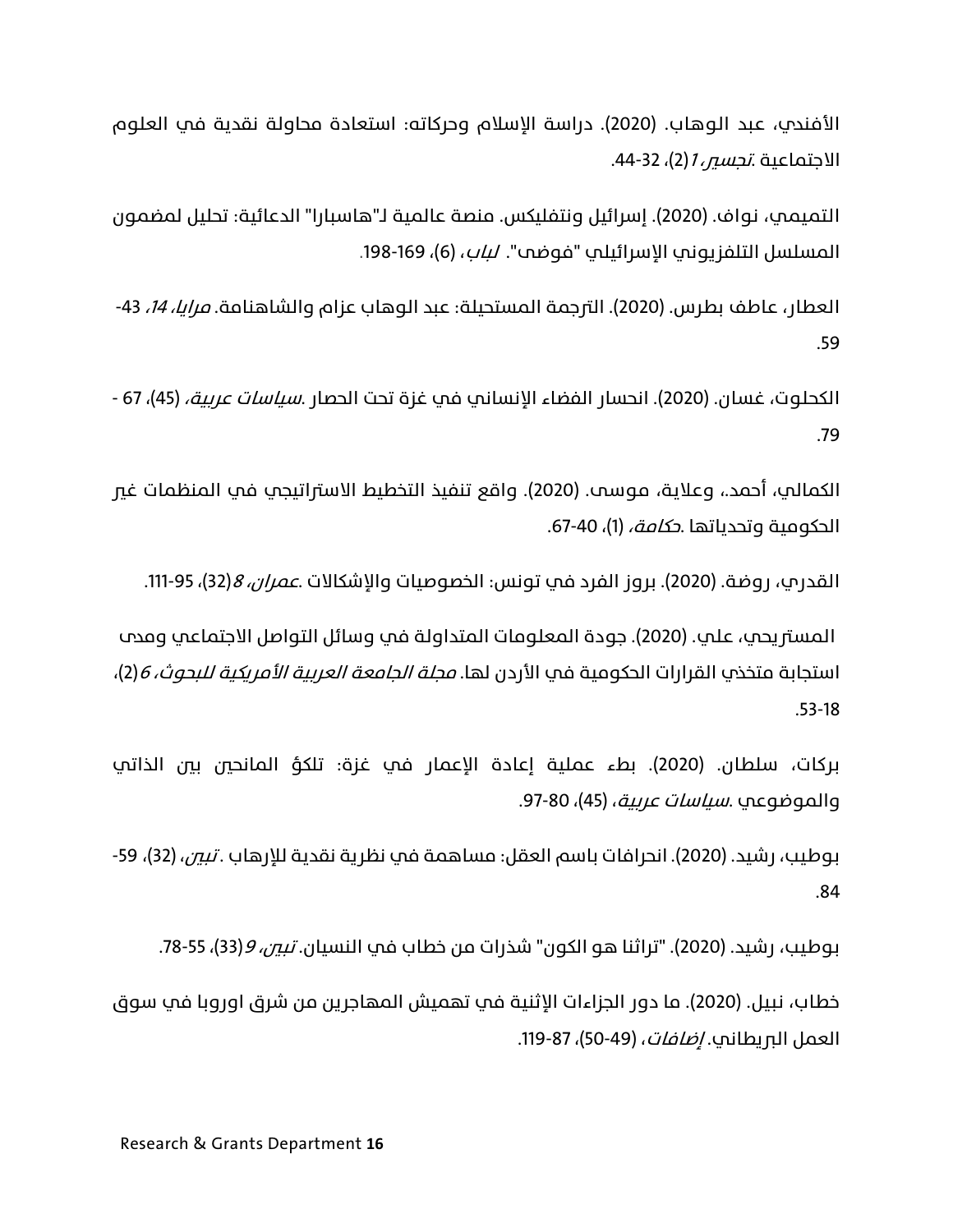خطاب، نبيل. (2020). إنتاج الهامشية في سوق العمل البريطاني: دراسة لتقاطعات الهوية الدينية والإثنية. *عمران، 9*(34)، 81-104.

حجار، نجمة. (2020). الرواية الأسترالية العربية: هموم الهوية والانتماء .*تبين، 9*(34)، 81-109.

عاشور، عمر. (2020). من الميليشيا إلى الحزب: كيف ولماذا تتتحول التنظيمات المسلحة للنشاط السلمي؟. *سياسات عربية*، (44)، 7-20.

عبد الرحمن، محمد كمال. ، وحاوي، ديالا. (2020). تنمر الطلاب ضد المعلم وأثره على اتجاه المعلم نحو التدر�س: دراسة على عينة من المعلمين العاملين بالمدارس الحكومية في دولة قطر. مجلة العلوم التربوية والنفسية، 4(21)، 137-150.

عطا الله، الياس. (2020). معجم اللغة العربية المعاصرة- أحمد مختار وآخرون، قراءة في العنوان والمقدمة والمتن. *الممارسات اللغوية، 11*(4)، 7-36.

علي، حامد،، وعبده، مرمر. (2020). تكوين رأس المال ومعدل العائد على رأس المال والتفاوت الاقتصادي في منطقة الشرق الأوسط وشمال افريقيا. *سياسات عربية*، (42)، 68 -86.

فريحات، إبراهيم. (2020). دور الأكاديمي في المشروع الوطني الفلسطيني. *إضافات*، (49-50)، .52-23

فريحات، إبراهيم. (2020). هل ما زالت فلسطين قضية العرب المركزية؟ *شؤون فلسطينية، (281)،* .29-24

قرموط، تامر. (2020). المساعدات الدولية لغزة وفق الشروط الإسرائيلية: هل حان الوقت لإعادة التفكي في سياسات التمويل وآلياته؟ *سياسات عربية،* (45)، 99-110.

ناشف، إسماعيل. (2020). عمل الحد: قراءة مختلفة للصهيونية .*تبين، 9*(34)، 45-79.

هنية، عبد الحميد. (2020). مسار مؤرخ وتجربة بحث. *الكراسات التونسية، 72 (226\*226)، 10-61.